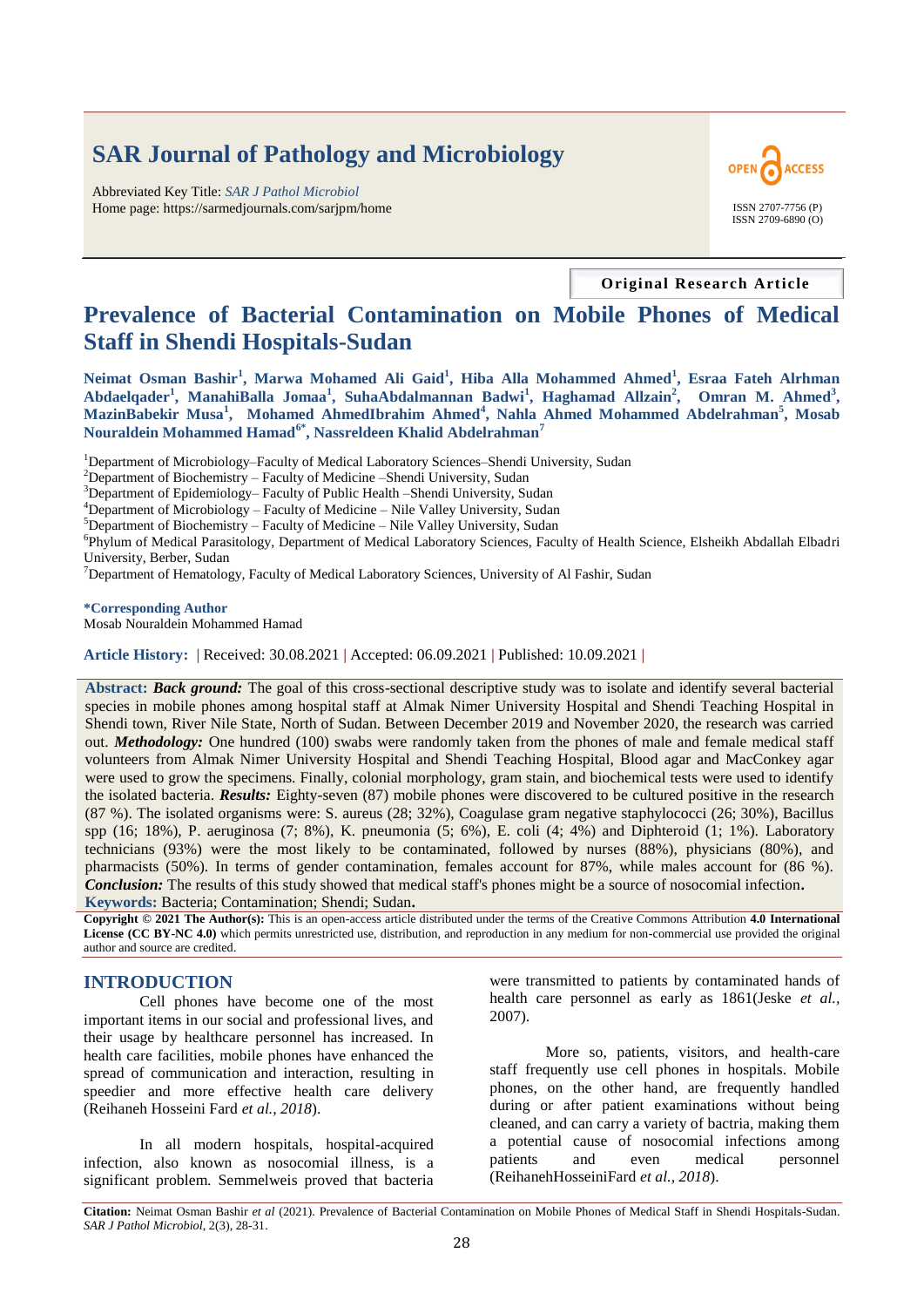In both human and veterinary medicine, nosocomial infection is a growing source of morbidity and mortality. Concerns about bacteria correlated with mobile phone usage in the hospital setting have been raised in human medicine, with findings demonstrating that 9 - 43 % of human health care worker mobile phones are contaminated with bacteria known to cause hospital acquired infections (Timothy *et al*., 2012).

Some epidemiological studies have linked research to the spread of bacteria, and a few studies from India and Spain have shown that mobile phones may potentially play a role in the spread of diseases in health-care systems and a potentially life-threatening illness may be caught through a doctor's mobile phone in a hospital, causing everyone to be concerned (Tambekar *et al.,* 2008).

## **MATERIAL AND METHODS**

A descriptive cross–sectional research was conducted with 100 participants drawn from the medical staff of two major Shendi hospitals: Almak Nimer University Hospital and Shendi Teaching Hospital. Using sterilized cotton swabs; a simple random approach was used to gather specimens from mobile phones. Before swabbing the target phones, the swabs were soaked in sterile normal saline. The swabs were then swiftly placed in their containers and delivered to the laboratory for analysis (Kawo and Musa, 2013). The specimens were inoculated on blood agar and mac Con key plates and aerobically incubated at 37 oC for (18-24) hours. The plates were inspected to see whether there was any substantial bacterial growth. The isolates' growth and colonial morphology were examined on plates. Gram positive cocci were examined for catalase, coagulase development, mannitol utilization, and DNase test, whereas gram

negative bacilli were tested for oxidase, kligler iron test, citrate utilization test, urease test, motility test, and indole test.

#### **ETHICAL CONSIDERATION**

The ethics committee of Shendi University's College of Medical Laboratory Science in Sudan accepted this study. Participants signed an informed consent form. To protect the anonymity of participants' identities, names and personal information were encrypted and stored in codes.

#### **DATA ANALYSIS**

Microsoft Excel 2007 was used to analyze, record, and analyze data. Frequencies and percentages were used to convey proportional statistics.

#### **RESULTS**

A total of one hundred (100) swabs were taken from the phones of medical staff in various departments at assigned hospitals (Physicians, Nursing, Laboratory and pharmacy).Bacterial growth was identified in (87;87%) of the samples, as indicated in table (1).

Different bacterial strains were isolatedsuch as S. aureus (28; 32%), Coagulase gram negative staphylococci (26; 30%) Bacillus spp (16; 18%), P. aeruginosa (7; 8%), K. pneumonia (5; 6%), E. coli (4; 5%), and Diphteroid (1; 1%) as shown in table (2).

The following are the estimates of mobile phone contamination among various medical staff: laboratory technician (93%) followed by nursing (88%), physician (80%) and pharmacist (50%), as appeared in table (3), with predominance of femalegender (87%) versus male (86%) as demonstrated in table (4).

| Table-1: Frequency of Bacterial growth (n= 100) |    |    |  |
|-------------------------------------------------|----|----|--|
| Bacterial Growth   Number   Percentage (%)      |    |    |  |
| Yes                                             | 87 | 87 |  |
| N0                                              | 13 | 13 |  |

| Organism                              | <b>Frequency</b> | Percentage $(\% )$ |
|---------------------------------------|------------------|--------------------|
| S. aureus                             | 28               | 32                 |
| Coagulase gram negative staphylococci | 26               | 30                 |
| Bacillus spp                          | 16               | 18                 |
| P.aeroginosa                          |                  |                    |
| K.pneumoniae                          |                  |                    |
| E.coli                                |                  |                    |
| Diphteroid                            |                  |                    |
| Total                                 | 87               | 100                |

| Table-2: Frequency of isolated organisms $(n = 87)$ |
|-----------------------------------------------------|
|-----------------------------------------------------|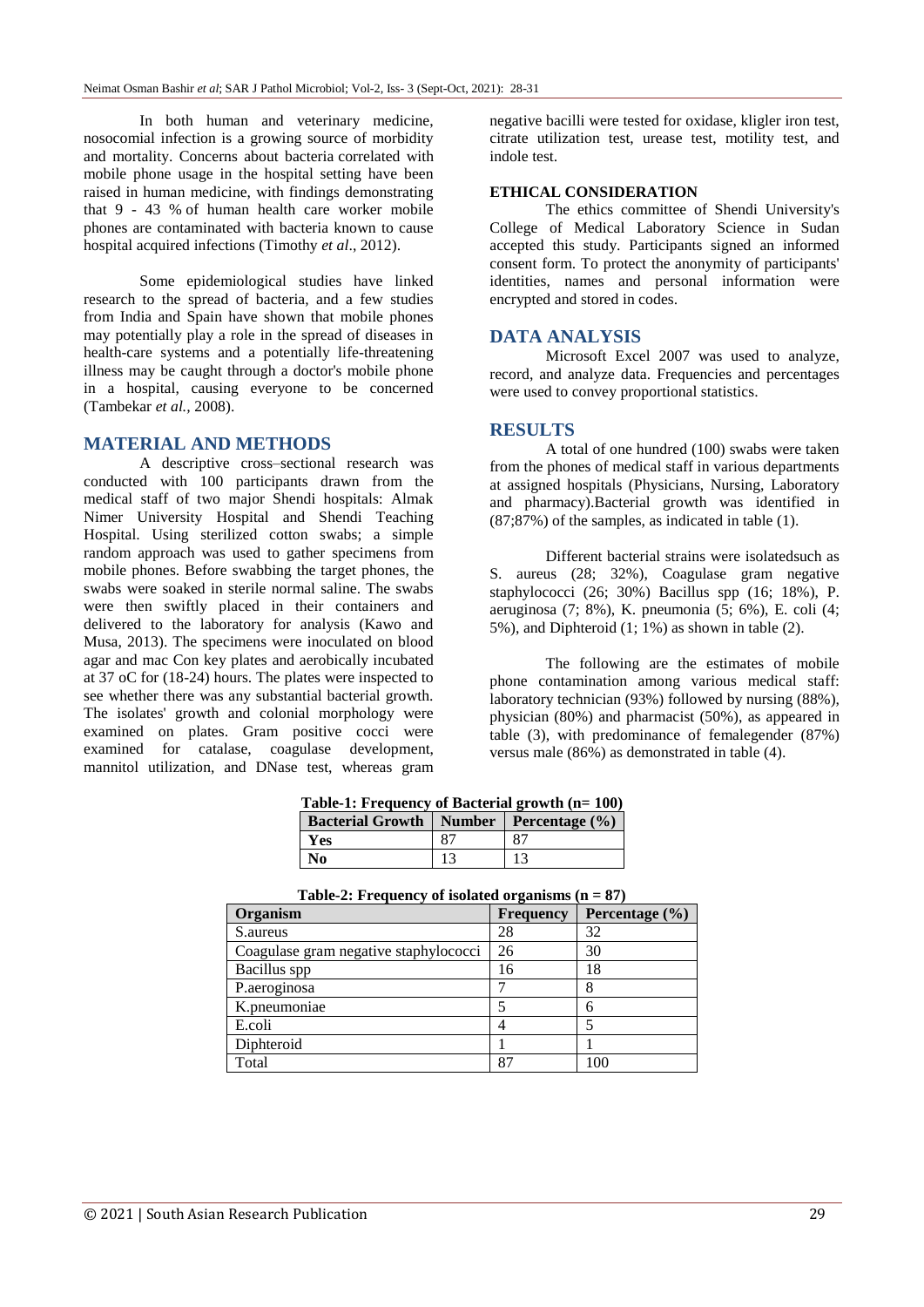| <b>Department</b>             | Number of specimen | <b>Frequency of contamination</b> | <b>Percentage of contamination</b> |
|-------------------------------|--------------------|-----------------------------------|------------------------------------|
| <b>Laboratory technicians</b> | 46                 | 4 <sub>2</sub>                    |                                    |
| <b>Nurses</b>                 |                    | ∠∠                                | 88                                 |
| <b>Physicians</b>             |                    | 20                                | 80                                 |
| <b>Pharmacists</b>            |                    |                                   | 50                                 |

**Table-3: Frequency of contamination among different medical specialties (n=100)**

**Table-4: Frequency of mobile phones contamination according to gender No (100)**

|        |    | Gender   Number of specimen   Frequency of contamination   Percentage of contamination |    |
|--------|----|----------------------------------------------------------------------------------------|----|
| Male   | 44 |                                                                                        | 86 |
| Female |    | 4 <sup>c</sup>                                                                         |    |

## **DISCUSSION**

Medical personnel's cellphones are seldom cleansed and are frequently handled during or after patient examinations and specimen handling without adequate hand cleaning (Usha *et al*., 2009). Furthermore, mobile phone sharing between health-care employees and non-health-care workers may directly accelerate the transmission of bacteria that are potentially pathogenic (Lavanya*et al.,* 2013).

In this investigation, bacterial growth was found on 87 percent of mobile phones. Similar finding was documented by Bodena *et al.* (2019) (94.2%), However, lower rates of bacterial contamination were also stated by Jagadeesan *et al.* (2013). The variations observed might be due to differences in infection control practices or the frequency with which mobile phones are cleaned during work time, hand washing practices, the pattern or policy of mobile use in the hospital, and health professionals' awareness of the role of a mobile phone in microbial transmission.

*Staphylococcus aureus* was the most prevalent bacterial agent isolated with (32%) of all the mobile phones of the study subjects evaluated, similar to the findings of Famurewa and David (2009) in which *S. aureus* was the most frequently encountered bacterial agent isolated from (32.9%) of the samples.

In line with previous research, the present investigation found that the most common source of contamination was among laboratories (Bodena *et al.* 2019). This might be owing to their close proximity to specimens, as there was no gender disparity in cell phone contamination (Sailo *et al.* 2019; Bodena *et al*. 2019).

## **RECOMMENDATION**

Medical personnel should clean their phones after each usage, wash their hands after touching patients, and create and follow mobile phone use standards in hospital practice.

## **CONCLUSION**

The results of this study revealed that medical staff's cellphones might be a source of hospital acquired infection.

## **Conflict of interest**

The authors declare no conflict of interest with any party pertaining to this research.

## **Funding**

This research received no specific grant from any funding agency in the public, commercial, or notfor-profit sectors.

## **REFERENCES**

- Alwakeel, S. S., & Nasser, L. A. (2011). Bacterial and fungal contamination of Saudi Arabian paper currency and cell phones. *Asian journal of biological sciences*, *4*(7), 556-562.
- Bodena, D., Teklemariam, Z., Balakrishnan, S., & Tesfa, T. (2019). Bacterial contamination of mobile phones of health professionals in Eastern Ethiopia: antimicrobial susceptibility and associated factors. *Tropical medicine and health*, *47*(1), 1-10.
- Famurewa, O., David, O. (2009). Cell phone: A medium of transmission of bacterial pathogens. World Rural Observ, 1; 69–72
- Fard, R. H., Fard, R. H., Moradi, M., & Hashemipour, M. A. (2018). Evaluation of the cell phone microbial contamination in dental and engineering schools: Effect of antibacterial spray. *Journal of epidemiology and global health*, *8*(3-4), 143.
- Jagadeesan, Y., Deepa, M., & Kannagi, M. (2013). Mobile phones as fomites in miocrobial dissemination. *Int J Curr Sci, 5: 6-14.ngineering schools: Effect of Antibacterial therapy*
- Jeske., Tiefenthaler., Hohlrieder., Hinterberger., & Benzer. (2007). Bacterial contamination of anaesthetists' hands by personal mobile phone and fixed phone use in the operating theatre, Anaethesia; 62: (904-906)
- Lavanya., Manoj, J., Virendra, K., & Renu, D. (2013). Accessories of health care workers: a boon or a curse to patients in pediatric ICU and Nursery?, *International J Current Microbio and applied sci*; 2;10:441-447.
- Neha, S., Aruna R. S., Parihar K., Arvind, C., & Arvind, C., & Archana, B. (2014). Prevalence and Antibiotic Pattern of MicrobesIsolated from Mobile Phones of Health Care Workers and Non-